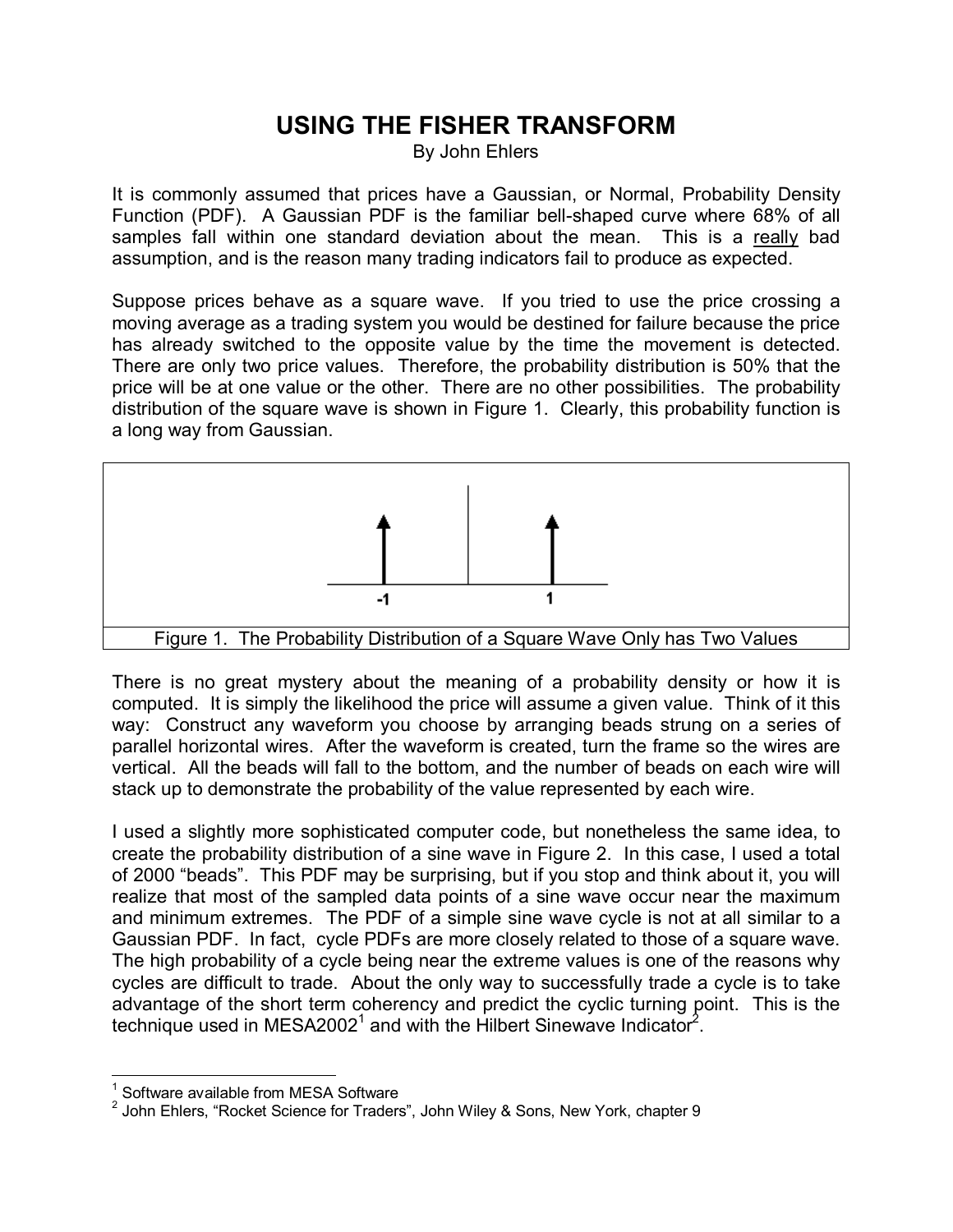

The Fisher Transform changes the PDF of any waveform so that the transformed output has an approximately Gaussian PDF. The Fisher Transform equation is:

$$
y = .5 * \ln\left[\frac{1+x}{1-x}\right]
$$

Where: x is the input y is the output ln is the natural logarithm

The transfer function of the Fisher Transform is shown in Figure 3.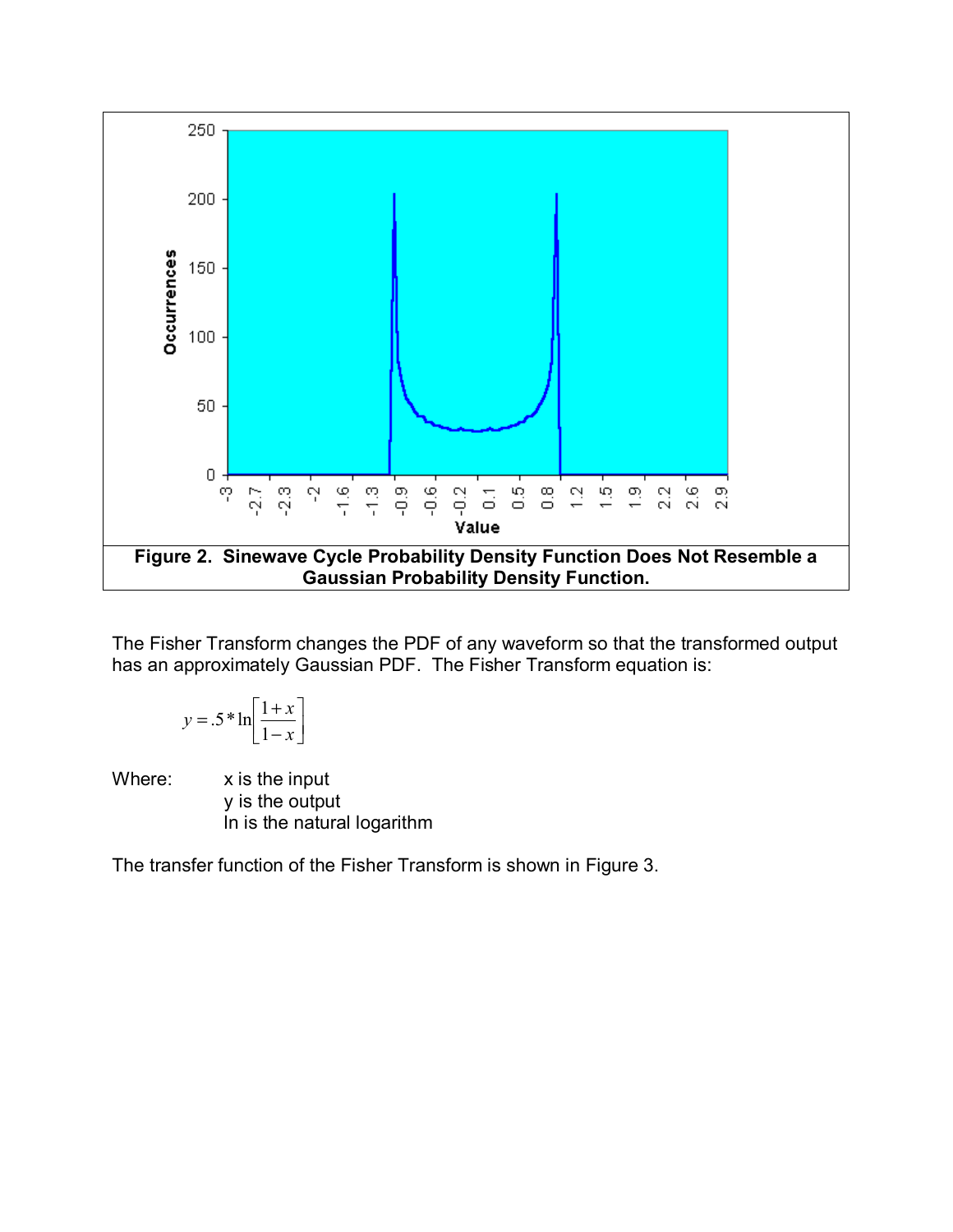

The input values are constrained to be within the range  $-1 < X < 1$ . When the input data is near the mean, the gain is approximately unity. By contrast, when the input approaches either limit within the range the output is greatly amplified. This amplification accentuates the largest deviations from the mean, providing the "tail" of the Gaussian PDF. Figure 4 shows the PDF of the Fisher Transformed output as the red line, compared to the input sinewave PDF. The transformed output Probability Density Function is nearly Gaussian, a radical change in the PDF.

So what does this mean to trading? If the prices are normalized to fall within the range from –1 to +1 and subjected to the Fisher Transform, the extreme price movements are relatively rare events. This means the turning points can be clearly and unambiguously identified. The EasyLanguage code to do this is shown in Figure 4. Value1 is a function to normalize price within its last 10 day range. The period for the range is adjustable as an input. Value1 is centered on its midpoint and then doubled so that Value1 will swing between the -1 and +1 limits. Value1 is also smoothed with an EMA whose alpha is 0.33. The smoothing may allow Value1 to exceed the ten day price range, so limits are introduced to preclude the Fisher Transform from blowing up by having an input value larger than unity. The Fisher Transform is computed to be the variable "Fish". Both Fish and Fish delayed by one bar are plotted to provide a crossover system that identifies the cyclic turning points.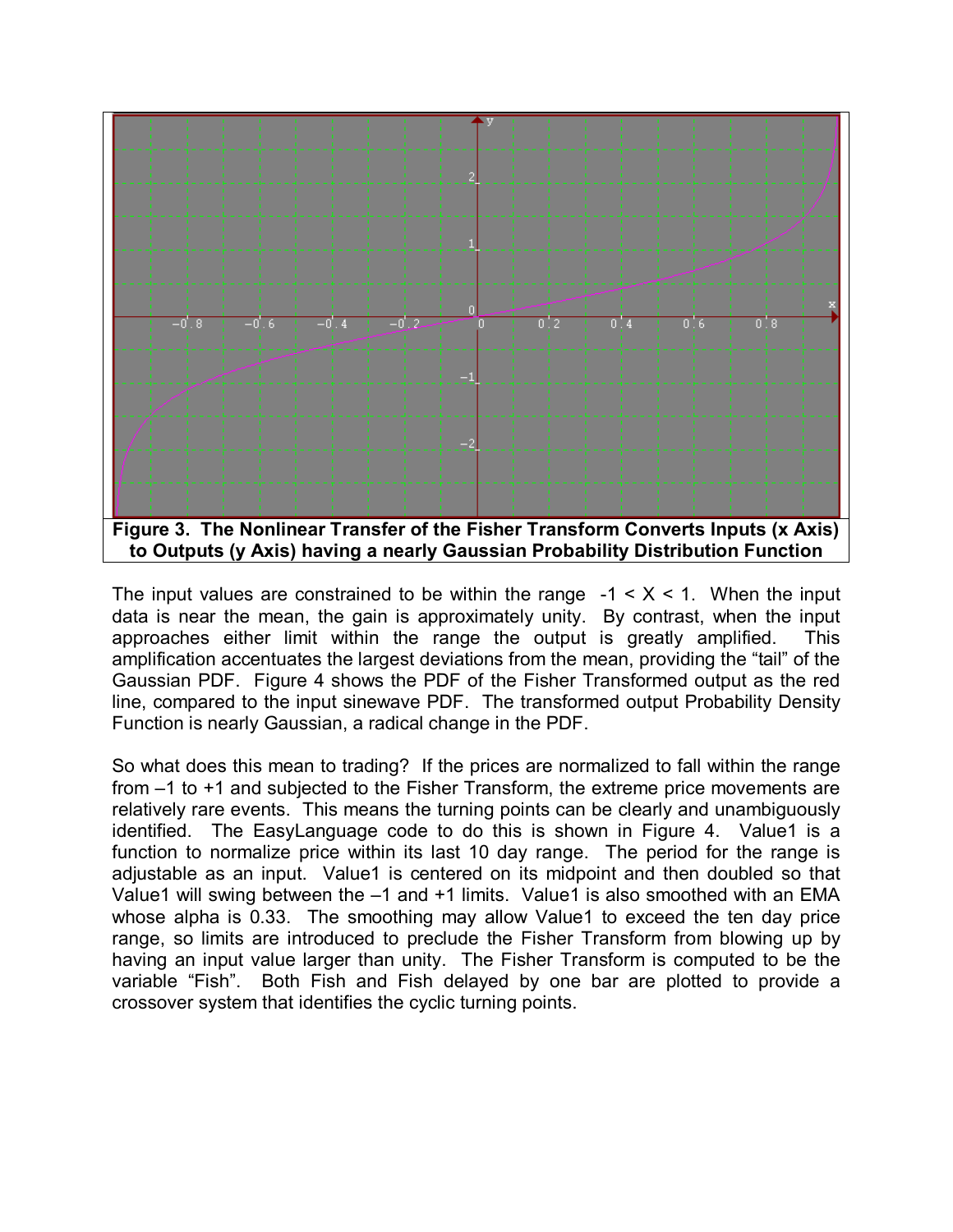

```
Inputs: Price((H+L)/2), 
              Len(10); 
Vars: MaxH(0), 
      MinL(0),
      Fish(0);MaxH = Highest(Price, Len); 
MinL = Lowest(Price, Len); 
Value1 = .33*2*((Price - MinL)/(MaxH - MinL) - .5) + .67*Value1[1]; 
If Value1 > 0.99 then Value1 = 0.999;
If Value1 \leq -.99 then Value1 = -.999;
Fish = .5*Log((1 + Value1)/(1 - Value1)) + .5*Fish[1]; 
Plot1(Fish, "Fisher"); 
Plot2(Fish[1], "Trigger"); 
       Figure 4. EasyLanguage Code to Normal Price to a Ten Day Channel 
                         and Compute Its Fisher Transform
```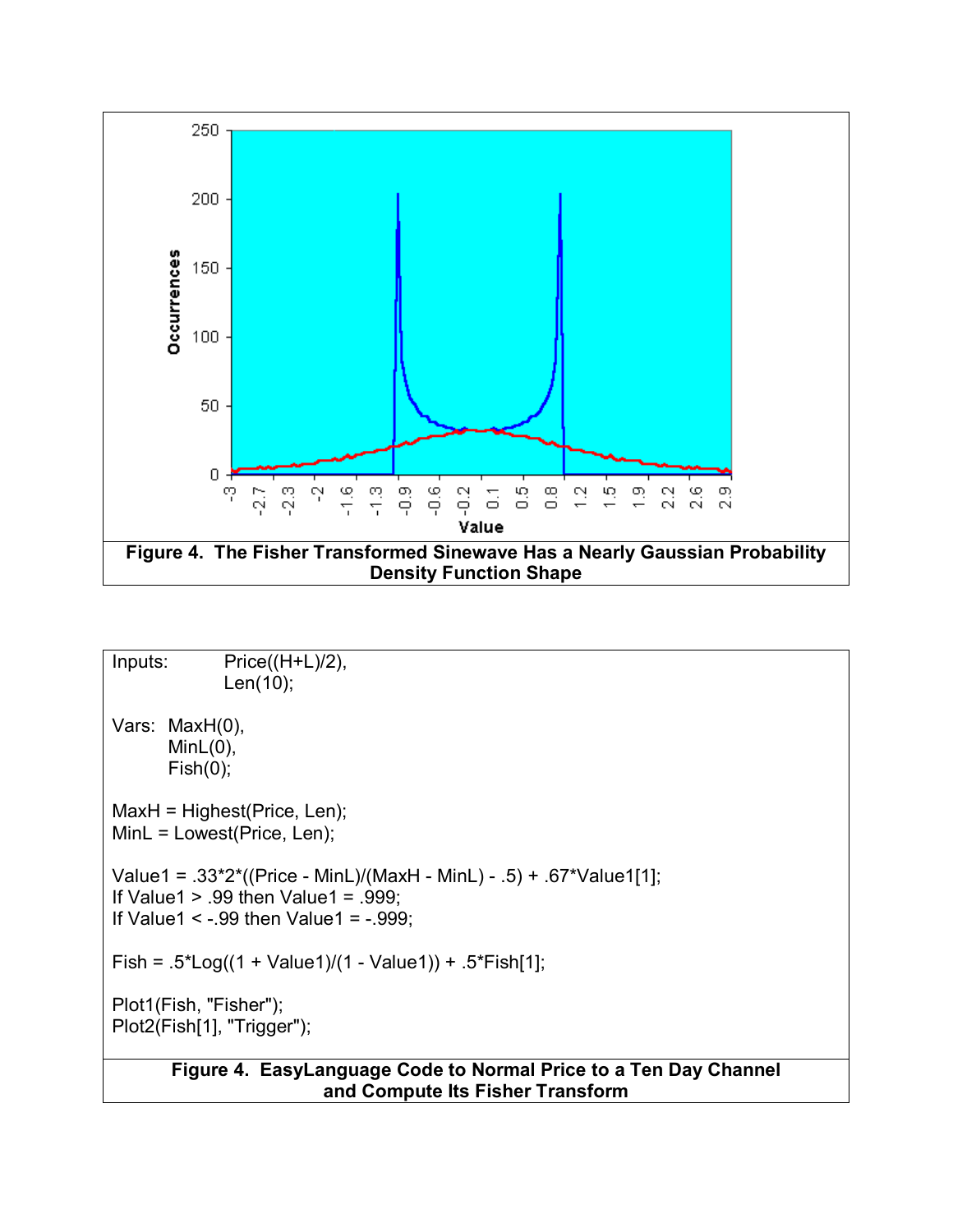The Fisher Transform of the prices within a 10 day channel is plotted in the first subgraph below the price bars in Figure 5. Note that the turning points are not only sharp and distinct, but they occur in a timely fashion so that profitable trades can be entered. The Fisher Transform is also compared to a similarly scaled MACD indicator in subgraph 2 of Figure 5. The MACD is representative of conventional indicators whose turning points are rounded and indistinct in comparison to the Fisher Transform. As a result of the rounded turning points, the entry and exit signals are invariably late.



The sharp turning points of the Fisher Transform mean that these are the positions where the rate of change is the largest. This suggests the use of a momentum function to identify the major turning points. Since a 10 bar channel is used, I multiplied the rate of change of the Fisher Transform by 10 and plotted this amplified rate of change over the Fisher Transform in the subgraph of Figure 6. The crossing of the amplified rate of change and the Fisher Transform clearly identifies each major price turning point.